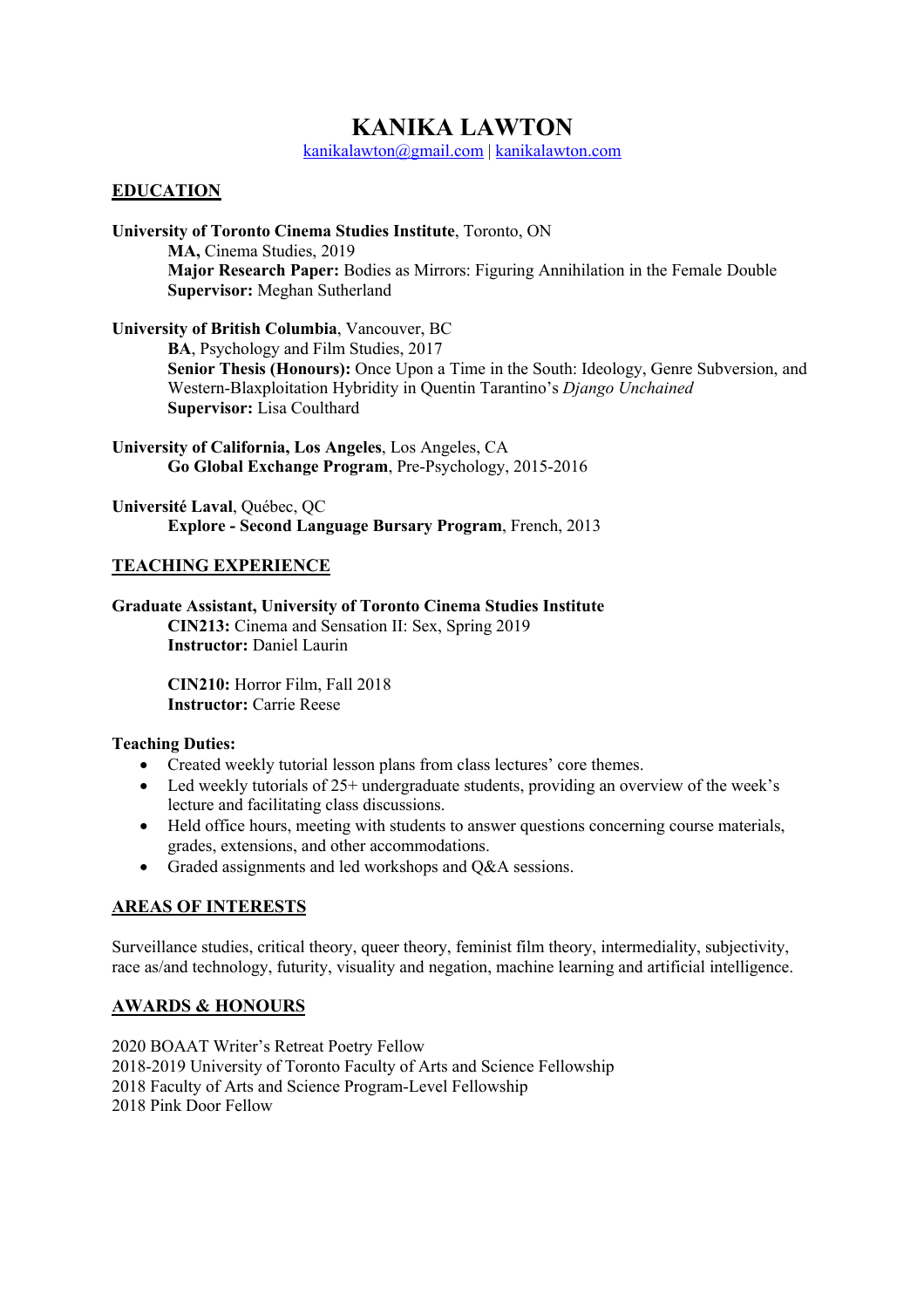## **ACADEMIC & PROFESSIONAL ASSOCIATIONS**

Film Studies Association of Canada (2019 - Present) Society for Cinema and Media Studies (2019 - Present) UBC Undergraduate Film Student Association (2017) Psychology Students' Association of UBC (2014 - 2015)

## **ON-CAMPUS INVOLVEMENT**

#### **Editor and Social Media Manager, The Neutral: University of Toronto's Cinema and Media Studies Journal** (2018 - 2019)

- Edited and provided feedback on accepted articles for publication.
- Maintained The Neutral's Twitter account by posting issue launches and calls for submission.

### **Drop-In Centre Volunteer, LGBTOUT** (2018 - 2019)

- Held weekly drop-in hours in a confidential space for LGBTQ+ students and allies.
- Offered peer-to-peer support as a mentor and confidant.
- Provided resources such as pamphlets, sexual and reproductive health products, and contact information for local, provincial, and national organizations and helplines.

#### **Student Volunteer Editor, UBC Undergraduate Film Student Association** (2017)

- Selected thesis papers for presentation at inaugural undergraduate film symposium.
- Worked with assigned film undergraduate during primary and secondary rounds of editing by providing copyedits and detailed feedback.

## **PROFESSIONAL EXPERIENCE**

#### **Assistant Staff Director, Sundress Publications** (2020 - Present)

- Alongside staff director, assign tasks to intern cohort such as interviews, press kits, and email campaigns.
- Work closely with interns during each manuscript's publication process, including selecting manuscripts during open reading periods, copyediting, proofreading, sending ARCs, and developing press materials.
- Read applications, conduct interviews, and hire interns during open staff calls.
- Write letters of recommendation for current and past interns.

#### **Editorial Intern, Sundress Publications** (2020)

- Copyedited and proofread poetry, fiction, creative nonfiction, and craft manuscripts.
- Composed and scheduled blog posts and promotional emails.
- Wrote press releases and assembled press kits.
- Conducted interviews with authors on their work and craftsmanship.
- Collected editorial data such as submissions, promotional materials, and ARCs.

#### **Copyeditor, Luxury Presence** (2019 - Present)

- Edit copy for various clients in the luxury real estate market, including blog posts, community guides, and summarized lists.
- Use Standard Operating Procedure (SOP) and style guide to edit copy for maximum SEO optimization while meeting clientele objectives and maintaining their unique "voice."
- Efficiently complete simultaneous assignments to meet tight turnaround times.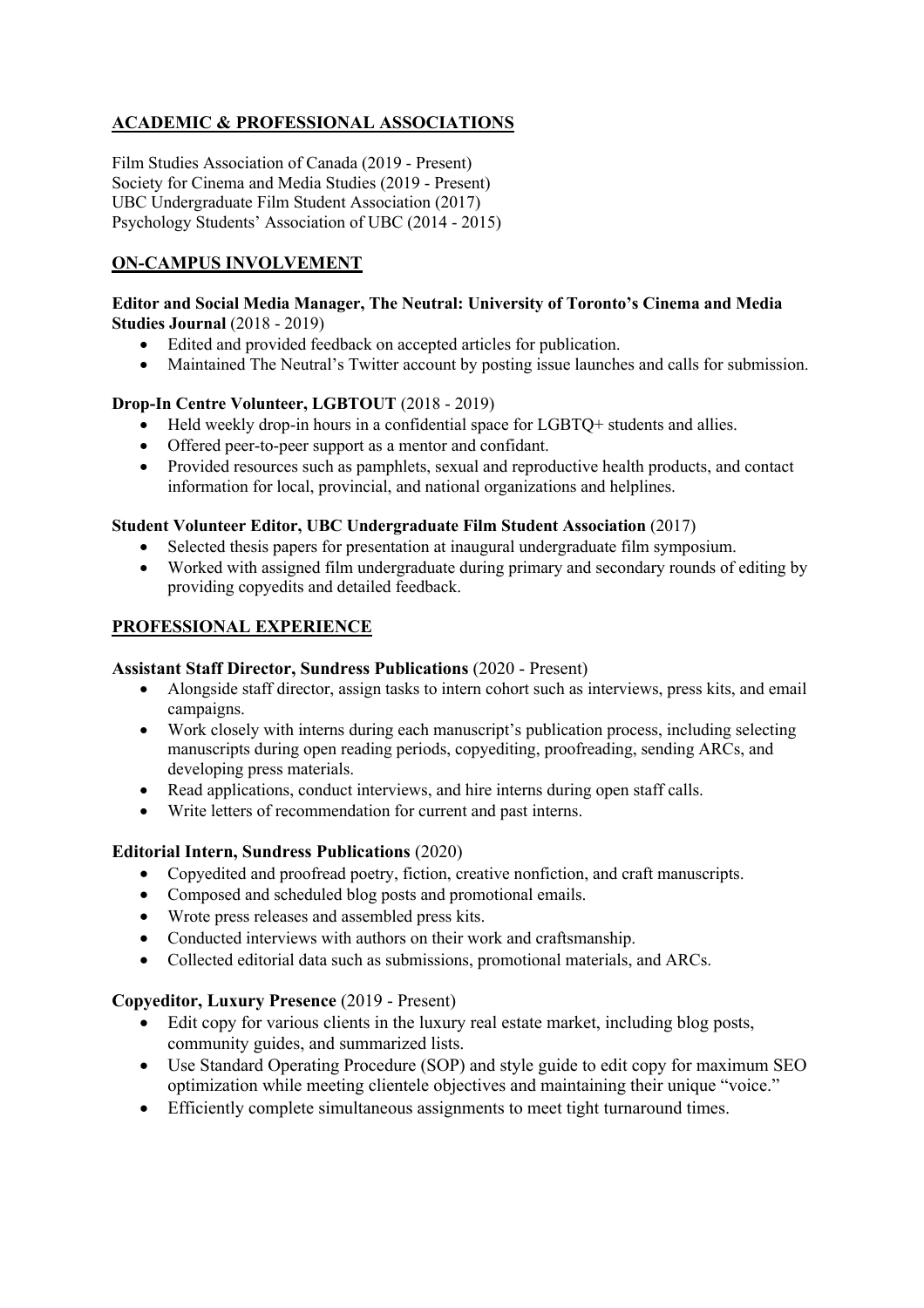#### **Guest Editor, Glass: A Journal of Poetry** (2019)

- Read and selected poetry submissions for Glass Poetry's *Poets Resist* series.
- Ensured accepted writers provided necessary information prior to publication.

#### **Social Media Manager, Rambutan Literary** (2018 - 2019)

- Utilized Facebook Business and Twitter Analytics data to increase reader engagement with the work of Southeast Asian writers.
- Created social media campaigns to reach wider audiences by promoting contributors' work and organizations that positively impact the greater Southeast Asian community.

#### **Founding Editor-In-Chief, L'Éphémère Review** (2016 - Present)

- Work with genre editors to select and publish poetry, fiction, creative nonfiction, photography, and art for quarterly issues.
- Write website and social media copy, including calls for submission and social media posts.
- Use TweetDeck, Later, and Hootsuite to schedule social media posts.

#### **PUBLICATIONS**

#### **"We Never Needed Your Consent": Bodily Autonomy and Racialized Transference in** *Ghost in the Shell* **(2017)**

*Media-N, Journal of the New Media Caucus*: "No Template: Art and the Technicity of Race," 2021

#### **On the Shores of (Counter)memory: Reconfiguring Utopia in Janelle Monaé's** *Dirty Computer* **(an "Emotion Picture")**

*Spectator* 41.1, Spring 2021

#### **CONFERENCE PRESENTATIONS**

**"She Doesn't Know What the Fuck She Looks Like!": Killing the Digital Self in** *Cam* **(2018)** Interruptions - Spiral Film and Philosophy Conference Toronto, ON, (Date TBD)

#### **On the Shores of Memory: Reconfiguring Utopia in Janelle** *Monáe's Dirty Computer* **(an "Emotion Picture")**

Constellations: Connections, Disruptions, and Imaginations in Cinema and Beyond - First Forum Conference (University of Southern California) Los Angeles, CA, October 2019

#### **"We Never Needed Your Consent": Bodily Autonomy and Racialized Transference in** *Ghost in the Shell* **(2017)**

Backward Glances: Reboot - Screen Cultures Graduate Conference (Northwestern University) Evanston, IL, September 2019

#### **Pick My Face Up Off the Ground: "Placeless, Raceless, Bodiless" Potentiality in Janelle Monáe's** *Dirty Computer* **(an "Emotion Picture")**

It's Alive! Film/Form/Life - Spiral Film and Philosophy Conference Toronto, ON, May 2019

#### **"An Entirety of Spectacle": The Aesthetic Remaking/Remodelling and Unrelenting Survivorship of the Fox Theatre, Westwood Village**

Where is Cinema? Columbia University Film and Media Graduate Conference New York City, NY, February 2019